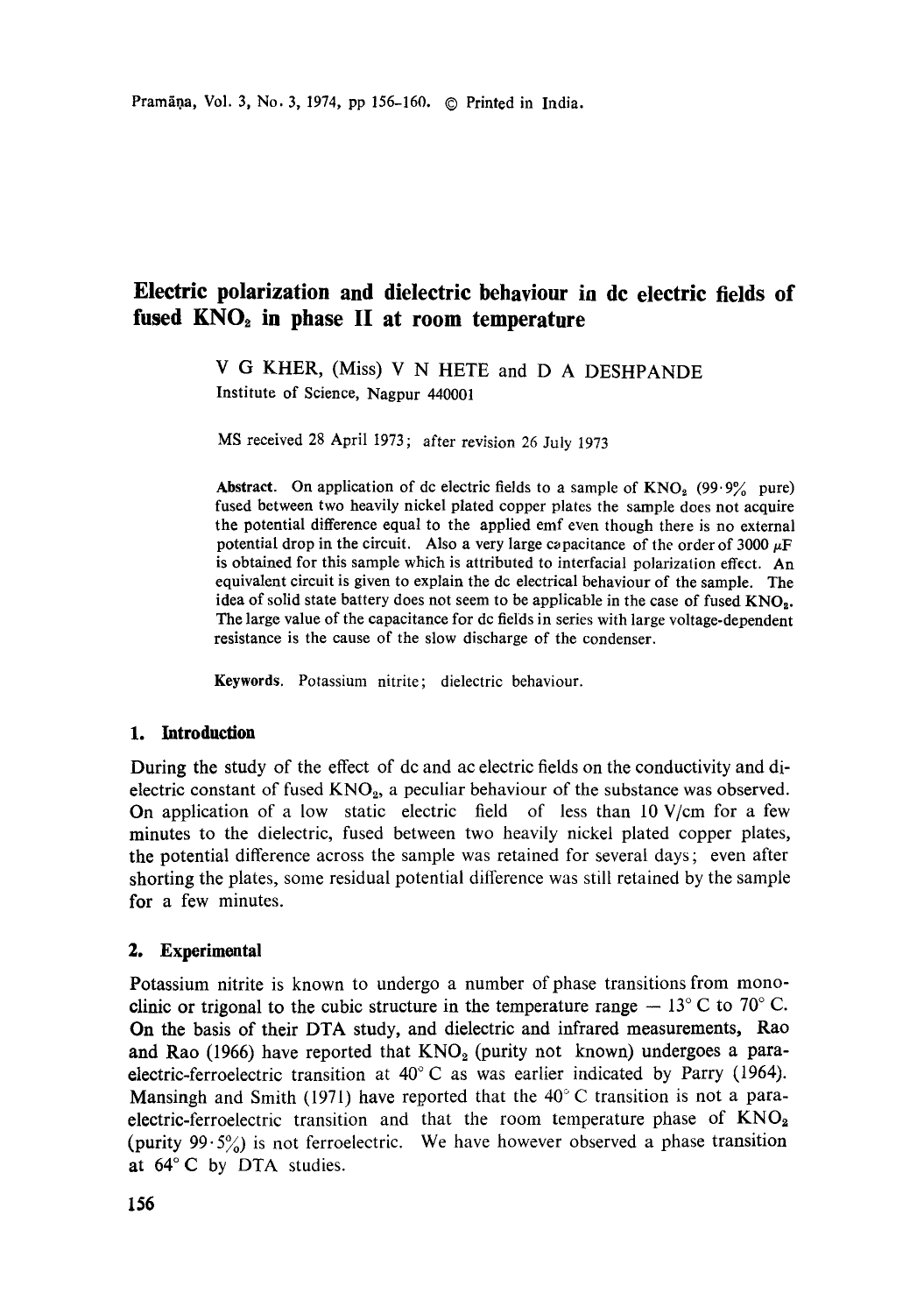The nickel plated electrodes were held by two thick copper wires passing through a rubber stopper. A thermometer and two bent glass tubes also passed through the same rubber stopper. The sample was fused between the two nickel plated electrodes at melting temperature  $(419^{\circ} \text{ C})$  and was quickly transferred to a thick glass tube of diameter 10 cm. During the transfer the temperature of the sample was much above  $100^{\circ}$  C. The rubber stopper was tightened to the mouth of the tube and sealed with Araldite. One bent glass tube was connected to a drying tower containing calcium chloride and the other glass tube was connected to a vacuum pump. Dry air drawn through the tower passed over the sample and was then pumped out of the system. The sample was thus cooled to room temperature under dry air flow. The pump end was then sealed off. The above process ensured that no water vapour was absorbed by the sample at any stage of its preparation and insertion in the experimental test tube. For studying the pyroelectric effect this test tube, connected to  $CaCl<sub>2</sub>$  tower, was inserted in a suitable furnace and the sample was heated slowly at a uniform rate from  $25^{\circ}$  C to about 100 $^{\circ}$  C. The sample was connected to a sensitive galvanometer. As the temperature increased beyond 25°C a deflection in the galvanometer was obtained which increased with increase of temperature. When the temperature was maintained at  $60^{\circ}$ C the deflection was found to be constant for several hours. When the temperature was maintained constant at  $70^{\circ}$  C (above the transition temperature) there was a deflection in the galvanometer in the beginning which reduced to zero in about half an hour. This indicates that the sample requires some time for its transition, from monoclinic or trigonal to the cubic form, while at  $60^{\circ}$  C the sample remained in monoclinic or trigonal form. Thus, KNO<sub>2</sub> exhibits true pyroelectricity, *i.e.*, a potential difference is developed across the sample due to temperature alone (neither temperature gradient nor stresses are present) below the transition temperature of  $64^{\circ}$  C. This strongly indicates that the room temperature phase of  $KNO<sub>2</sub>$  belongs to a structural group which has a resultant vector in the crystal and is therefore of the polar class and without the center of symmetry. Hence, it is likely that the room temperature phase of  $KNO<sub>2</sub>$  is ferroelectric.

The charge retaining property of the fused  $KNO<sub>2</sub>$  sample placed between two parallel heavily nickel plated copper plates (area 9.5 cm, separation 1 mm) was studied using the circuit shown in figure 1. The sample was first charged with a low voltage low internal resistance (less than 50 ohm) source of  $0.5$  V and the variation of the charging current with time was measured with a sensitive galvanometer of low internal resistance (less than 50 ohm) every half minute. A discontinuous charging method was also used. In this method the sample was charged for half a minute, the source of emf disconnected and voltage across the sample measured with a VTVM (internal resistance 22 megohm). The VTVM was then disconnected and the charging source reconnected (see figure 2). This process was continued till the voltage across the sample became steady. The whole of the above procedure was repeated with the source voltage of  $0.5$ , 1, 2, 3, 5 and 10 V.

The sample does not acquire the same potential difference as the applied emf, even though there is no external potential drop in the circuit. A current is drawn by the sample when the potential difference across it attains a steady value less than the applied emf. Thus, when the applied emf is 1 V and the steady potential difference across the sample is  $0.75$  V, the current through the sample is  $25 \mu A$ . This current cannot be the charging current as the potential difference across the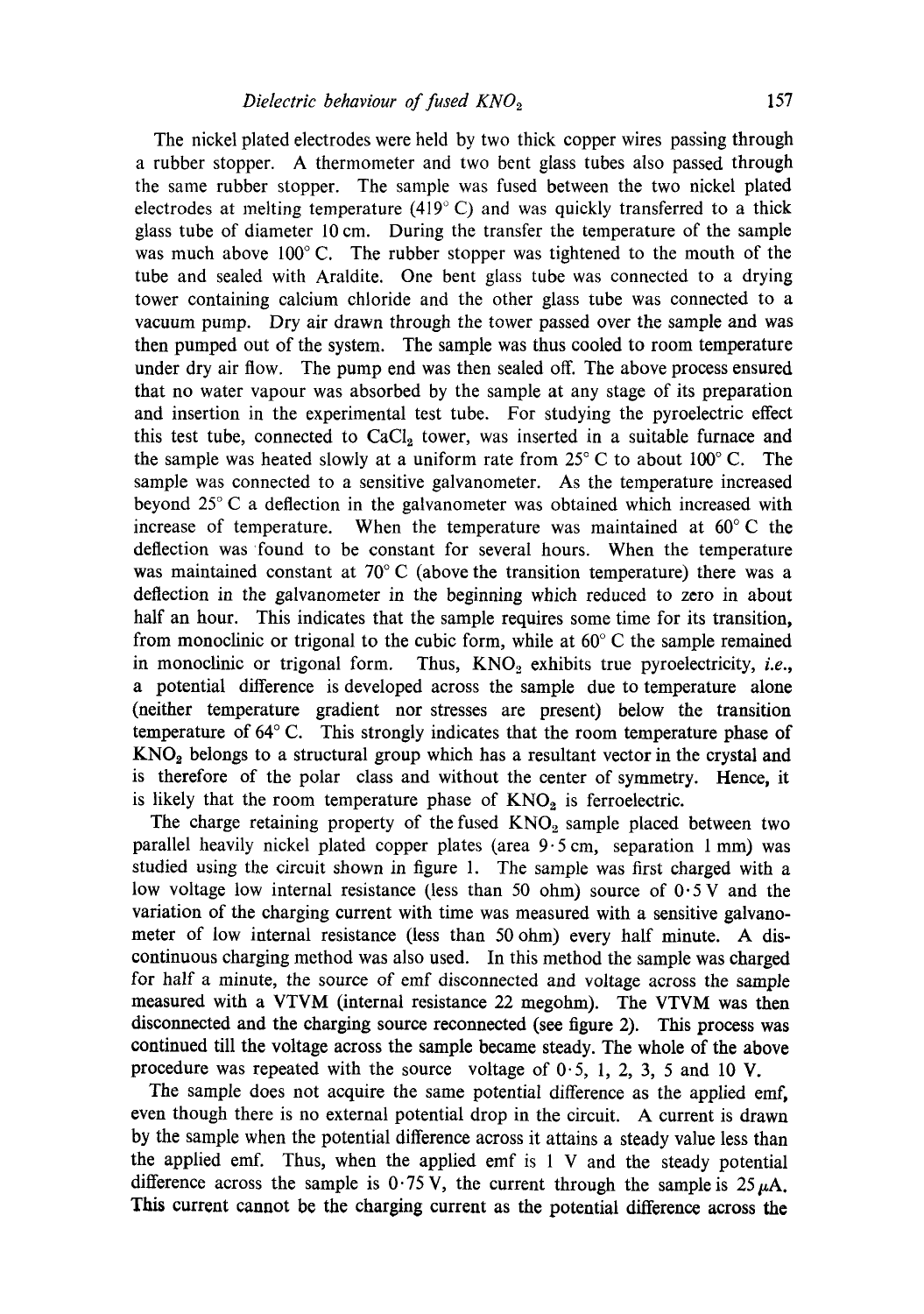

Figure 1. Circuit used for charging and discharging of a condenser (sample) ' Ch indicates position of switches for charging. (top left)

Figure 2. When  $S_1$  and  $S_2$  are closed, VTVM reads the source voltage 1 V. When  $S_1$  is opened and  $S_2$  is closed VTVM reads the voltage across the sample and this voltage is  $0.75$  V if the sample is charged fully by the source and the current reading with  $S_1$  closed and  $S_2$  open is 25  $\mu$ A. (top right)

Figure 3. An electrical equivalent circuit of the sample. (bottom left)

Figure 4. Charging and discharging current versus time for fused  $KNO<sub>2</sub>$  (curve "A' charging and 'B' discharging). (bottom right)

sample is constant. Also there is no resistance in the circuit external to the sample that can cause a drop of  $0.25$  V. Hence, the question arises as to how to account for this difference in the two voltages. The galvanometer and the cell have very low internal resistances (less than 50 ohm) and hence the potential drop across them due to  $25 \mu A$  current will be negligibly small.

After charging the sample as much as possible with a particular source of emf the sample was discharged by (1) a continuous process or by (2) a discontinuous process through the galvanometer. In the discontinuous process the sample was discharged for half a minute and the galvanometer disconnected. Simultaneously a switch connects the VTVM to the sample which measures potential difference across the sample at this instant. The VTVM connection was retained for half a minute during which the potential difference indicated by it increases slightly. The VTVM was then disconnected and the discharging continued by reconnecting the galvanometer. This process was repeated for about 25 minutes.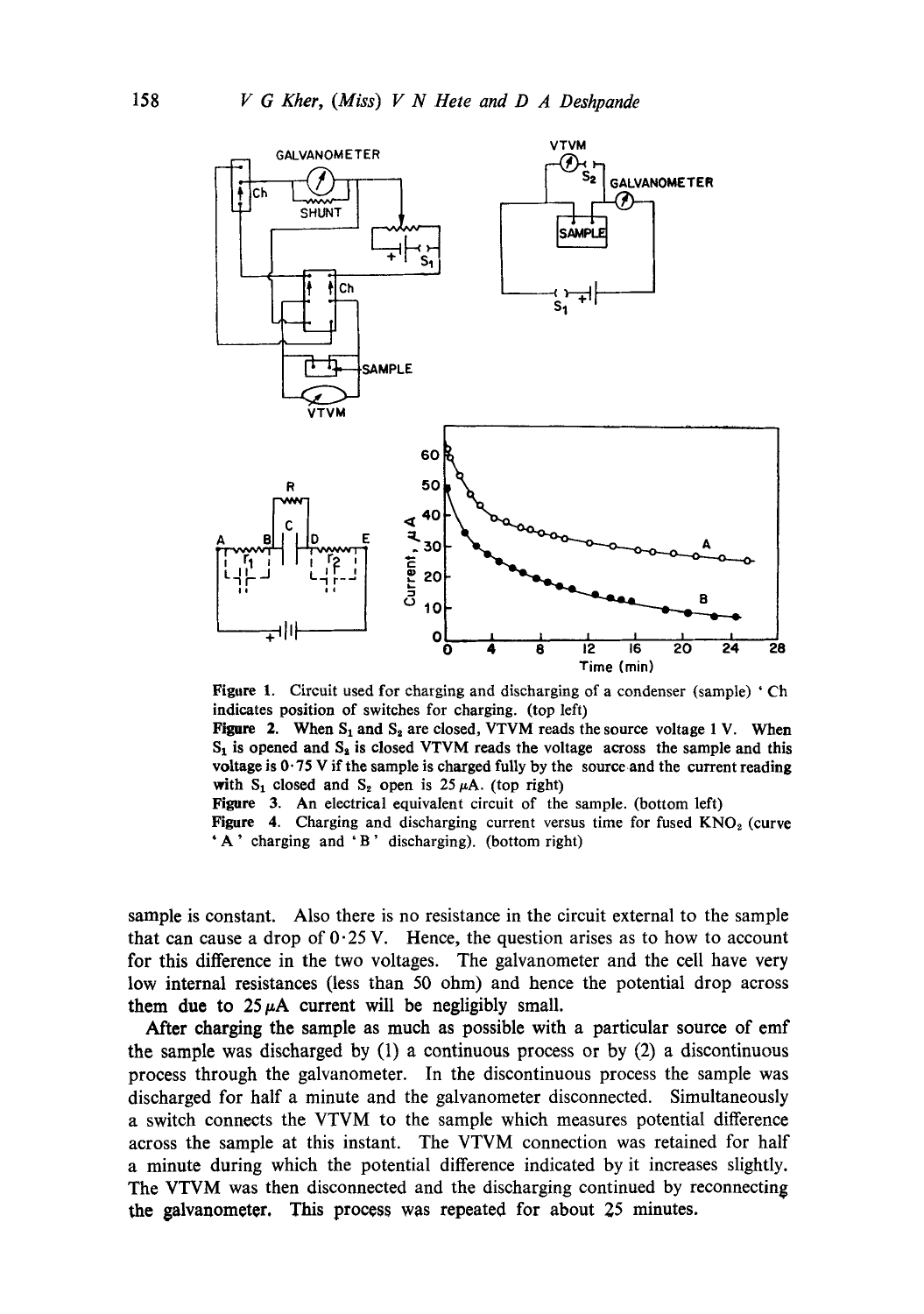#### **3. Discussion**

Ishibashi *et al* (1969) have studied the electrical field effect on fused KNO<sub>3</sub>. They observed an emf of about 1 V between two electrodes stuck into the sample after a dc electric field of about I kV/cm was once applied to the crystal at high temperatures and then taken off. The magnitude of this emf was found to be temperature dependent. It disappears at low temperatures but recovers when the samples are heated again. Drastic change in emf at about  $130^{\circ}$  C seems to correspond to the phase transition of  $KNO<sub>3</sub>$  crystals. The emf decays with time but decay constant is quite large. Even after the electrodes are shortcircuited the emf gradually recovers almost to the same voltage as expected without any short circuiting. The phenomenon may appear similar to that reported here. However, the two phenomena are different for the following reasons:

- (1) Very low fields (less than  $10 \text{ V/cm}$ ) are enough for charging the sample as against 1 kV/cm used by Ishibashi *etal.*
- (2) High temperatures (greater than  $120^{\circ}$  C) are needed for the phenomenon to occur in  $KNO<sub>3</sub>$ .

This temperature is connected with the phase transition temperature of KNOa. The  $KNO<sub>2</sub>$  effect is observed at low temperatures much below its transition temperature. Ishibashi has attempted to explain the effect as due to some chemical reaction taking place by the application of dc field and leading to the formation of a solid state battery. It is difficult to imagine the decomposition of  $KNO<sub>a</sub>$  into  $K^+$ , NO<sub>2</sub><sup>-</sup>, and O<sup>2-</sup> ions by mere application of dc field. In the case of  $KNO<sub>2</sub>$ it will be still more difficult to imagine the decomposition as the dc fields involved are very small. Hence, the idea of solid state battery being formed in case of  $KNO<sub>2</sub>$  is not valid.

#### 3.1. *An electrical equivalent circuit for the sample.*

The observed variation of the current through the sample and the voltage across it with time can be understood by an electrical equivalent circuit of the sample shown in figure 3. The equivalent circuit consists of a capacity  $B$ D  $\prime$  of the order of 3000  $\mu$ F in series with the resistances  $r_1$  and  $r_2$  ( $r_1 + r_2 = 10$  kohm) while an equivalent resistance  $R = 30$  kohm is in parallel with the capacity. The large capacity 'BD' has to be charged or discharged through the resistances  $r_1$  and  $r_2$ as its electrodes are not directly connected to the source of emf. ' $R$ ' represents an equivalent parallel resistance of this capacity. Using this equivalent circuit it is possible to account for the  $0.25$  V potential difference between the applied emf (1 V) and the maximum potential difference across the sample  $(0.75 V)$  when a current of  $25~\mu$ A is passing through it. At this stage the condenser 'BD', inside the sample, is charged to the potential which appears across it. As the entire 1 V emf is not appearing across it, a fraction of this (0.25 V) appears across  $r_1$  and  $r_2$ . Hence, the charging current at this stage is zero. The  $25 \mu A$  current is passing through  $r_1$ ,  $r_2$  and R.

At the beginning of the charging process (when applied emf is 1 V) the current recorded by the galvanometer is mostly the charging current as the discharging current is small as ' $R$ ' itself is large for smaller values of potential difference across 'BD '. A curve is plotted (see figure 4) between the charging current and time